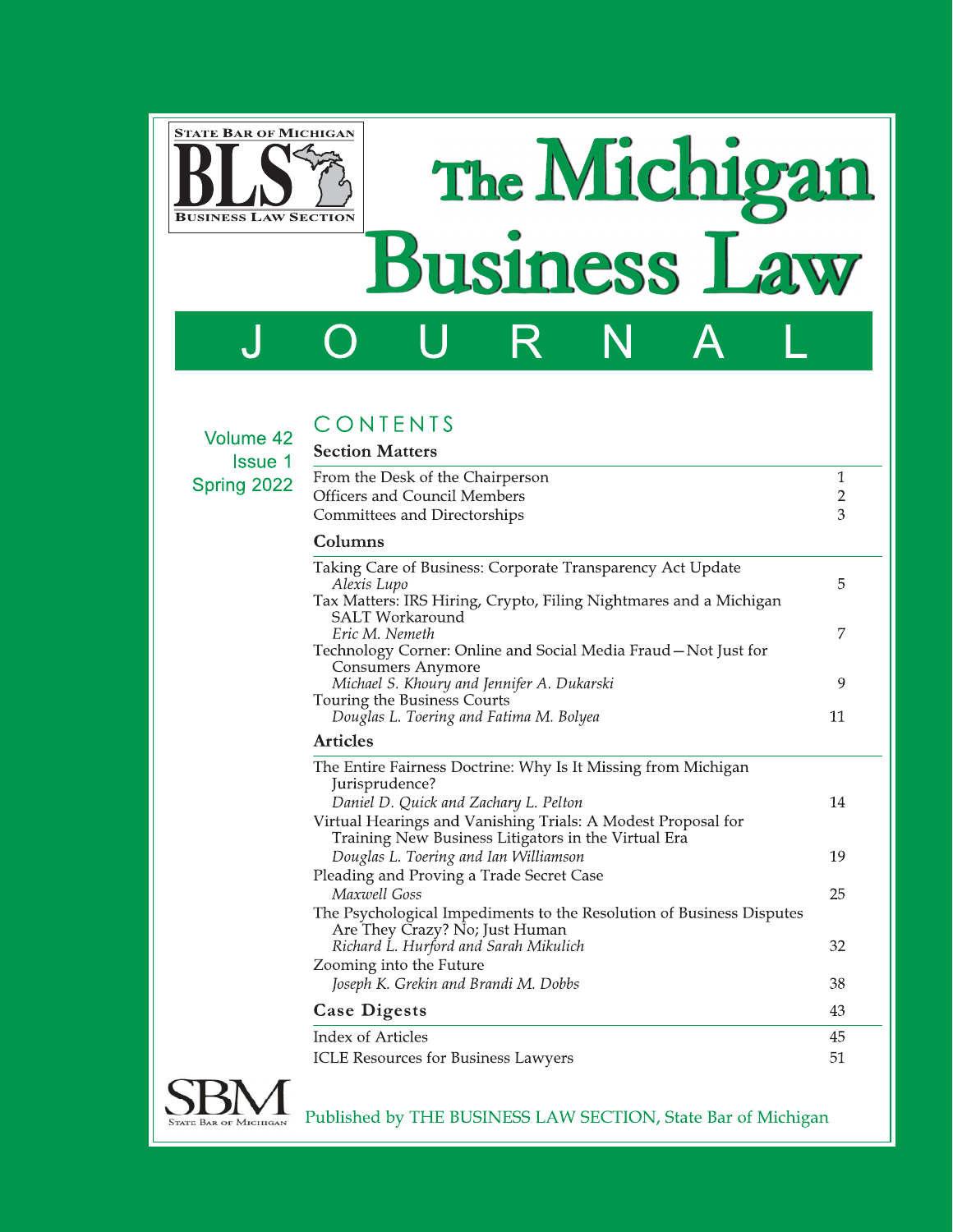# Virtual Hearings and Vanishing Trials: A Modest Proposal for Training New Business Litigators in the Virtual Era

# By Douglas L. Toering and Ian Williamson

## **Introduction**

It's June 2022 at the semi-annual associate review, and this discussion occurs.

Partner: "You're doing an excellent job. Do you have any questions?"

Associate: "Thank you very much. Yes, two questions: I'm a fifth-year associate in the commercial litigation practice group. I've been to court only a few times and I was wondering: Did business litigators really used to go to court regularly in person? And when will I get to try a case?"

Partner: "Well..."

This illustrates a vexing problem. How can new litigation attorneys learn to argue motions effectively when many motions are now decided without a hearing?<sup>1</sup> How can new lawyers learn to try a case, when few civil cases go to verdict?<sup>2</sup> There are no simple answers, but this article will suggest various ways that newer commercial litigation attorneys can receive training in an era of virtual hearings, fewer hearings, and fewer and fewer trials. Overall, the focus needs to remain on training attorneys to argue motions and try cases - both in court and virtually.

Here, we will explore this problem and then propose solutions. Regarding the latter, we will discuss how law firms and corporate legal departments, the bench, and the bar could work together to train new business litigation attorneys in the virtual era. All of this is, of course, in the context of counsel doing what is best for the client.

## The Issue: Fewer In-Person **Hearings: Fewer Trials**

As a result of the Covid-19 pandemic, many (if not most) routine court proceedings now occur by Zoom. This includes status conferences, discovery motions, and other non-dispositive motions. In some cases, evidentiary hearings occur by Zoom. Some bench trials are also occurring by Zoom. Legal proceedings (with the exception of jury trials, some bench trials, and some evidentiary hearings) are likely to continue to occur by videoconferencing after the pandemic.

There is also an increasing tendency in state and federal courts to dismiss cases on the pleadings and an increasing trend to decide motions without a hearing.<sup>3</sup> The result is fewer opportunities for new attorneys to argue motions (whether in court or by Zoom).

This article is not a criticism of the fact that there are fewer trials or that more hearings (and other legal proceedings) are occurring by videoconferencing. There are many reasons for the decline in trials, and that is not the focus of this article. And, of course, the decision whether to proceed to trial is the client's, not the lawyer's. Nor does the fact that fewer cases are being tried or that hearings are conducted virtually (or not at all) mean that judges or their staff aren't working hard. To the contrary, many, if not all, Michigan judges carry huge caseloads. It certainly is not the intent here to add to their heavy workloads.

That few cases go to verdict has been true for years,<sup>4</sup> but legal proceedings by Zoom are primarily a result of the pandemic. Virtual legal proceedings are becoming the rule rather than the exception, and many judges find this preferable, including the Michigan Supreme Court. Under a recent amendment to MCR 2.407(G), "trial courts are required to use remote participation technology (videoconferencing under this rule or telephone conferencing under MCR 2.406) to the greatest extent possible." Indeed, court proceedings by Zoom offer many advantages, primarily efficiency and convenience. Lawyers spend less time traveling and waiting in court, and so do clients.<sup>5</sup> That's a good thing, as time is literally money when it comes to legal services.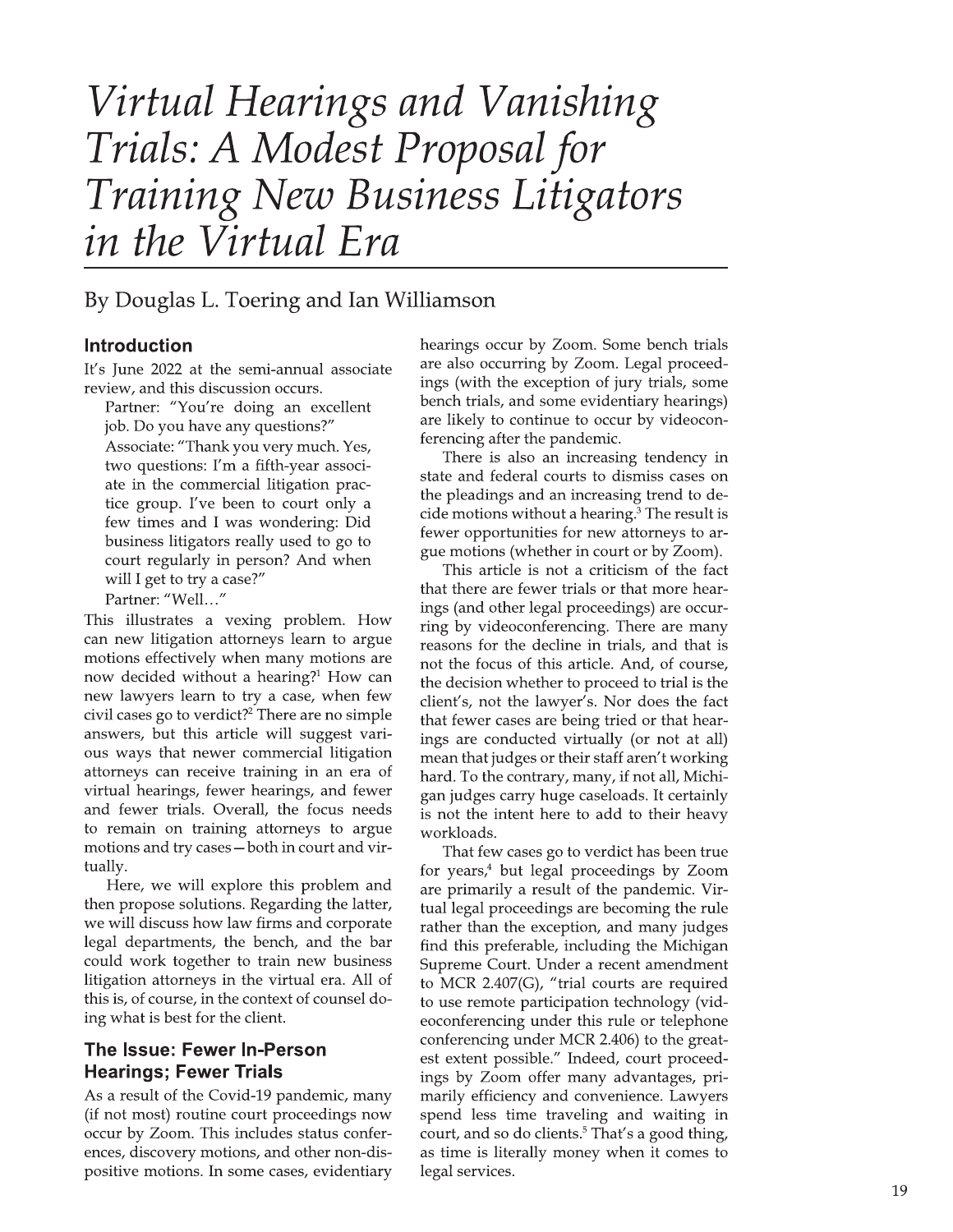Virtual legal proceedings are becoming the rule rather than the exception, and many judges find this preferable, including the Michigan Supreme Court.

But this efficiency carries implications for the development of new attorneys. New attorneys have fewer opportunities to be in court and observe how motions are argued (the good and the bad), how to respond to a judge's questions, and how to modify one's argument depending on the judge's concerns.<sup>6</sup> And if motions are granted or denied without a hearing and with little reasoning, it is often difficult for counsel (or appellate courts) to know why the motion was granted or denied. The fact that business court decisions are posted at the Michigan State Court Administrative Office website<sup>7</sup> mitigates this concern to some degree. But orders resolving many routine motions are not posted there, of course, and even substantive motions may not result in reasoned or posted opinions. Newer attorneys also don't have the in-person contact with attorneys at the courthouse, where they can meet veteran trial lawyers, make connections that will help them advance their careers, and perhaps gain some informal insight into the reasoning behind a given judge's rulings.

At the same time, depositions are occurring virtually. Some mediations are too. So are some arbitrations. All this has the benefit of making attendance by the client, the lawyer, and witnesses easier. But when combined with the pandemic-related cancellation of many state bar and bar association social events, all of this means fewer opportunities for newer attorneys to have direct contact with judges, mediators, arbitrators, and opposing counsel.

Does this mean that nothing can be done to train new attorneys in the era of virtual hearings and vanishing trials? No-but it does mean that new approaches are becoming necessary to train business litigators to argue motions and to try cases, both in person and virtually. In order to succeed, newly minted business litigators must be equally adept in person and through a virtual presence.

## **Possible Solutions: What Law** Firms, the Bar, and the Bench **Can Do**

#### Law Firms

Legal proceedings by videoconferencing and fewer trials will continue to be the rule rather the exception. As many judges have said, "Zoom is here to stay." Given this, what can law firms, the bar, and the bench do to provide training to new business litigators? The answer is: "A lot." As mentioned, the training should be for both in-person proceedings and those done virtually.

At the law firm level, law firms (or corporate legal staffs) can better take advantage of the opportunities that already exist to help train their associates. For example, when there are opportunities for partners to go to court for motion hearings or status conferences, consider inviting a newer attorney to accompany the partner. Even if the hearing is by Zoom, consider including the associate. When depositions are scheduled in a case, think about asking the new litigator to prepare for the deposition and attend the deposition with the partner-or, maybe let the associate take the lead on the deposition with the partner second-chairing. The same is true for mediations and arbitrations. Consider asking a newer attorney to attend. This is true whether the hearing, mediation, or arbitration is in person or done virtually. Of course, unless this adds value for the client, the firm will need to "write off" this time as associate development. A contingency fee or other fixed fee case does not pose the same concern about writing off time as an hourly case.

The firm may be doing much of this already, of course. As mentioned, if it is a case that does not justify two attorneys to attend a hearing, deposition, and so forth, then the firm will have to "write off" the time for the new attorney and charge it internally as "associate development" - but the reduced time commitment obtained through virtual practice should justify looking for these opportunities more frequently as in-person opportunities decrease.

Recognizing that virtual legal proceedings are the wave of the future, there are other ways firms can help train new business litigators by leveraging virtual technology. For example, newer attorneys can watch the partner prepare for an oral argument on a summary disposition motion via Zoom without being physically present. Firms can conduct mock trials via Zoom with the new attorney observing a partner conduct direct or cross examination. Then give the associate the opportunity to do the same. Virtual technology also allows for recording of the mock argument or trial for subsequent discussion and critique. The critique would include not only the substance of the argument or examination, but also how the attorney appears on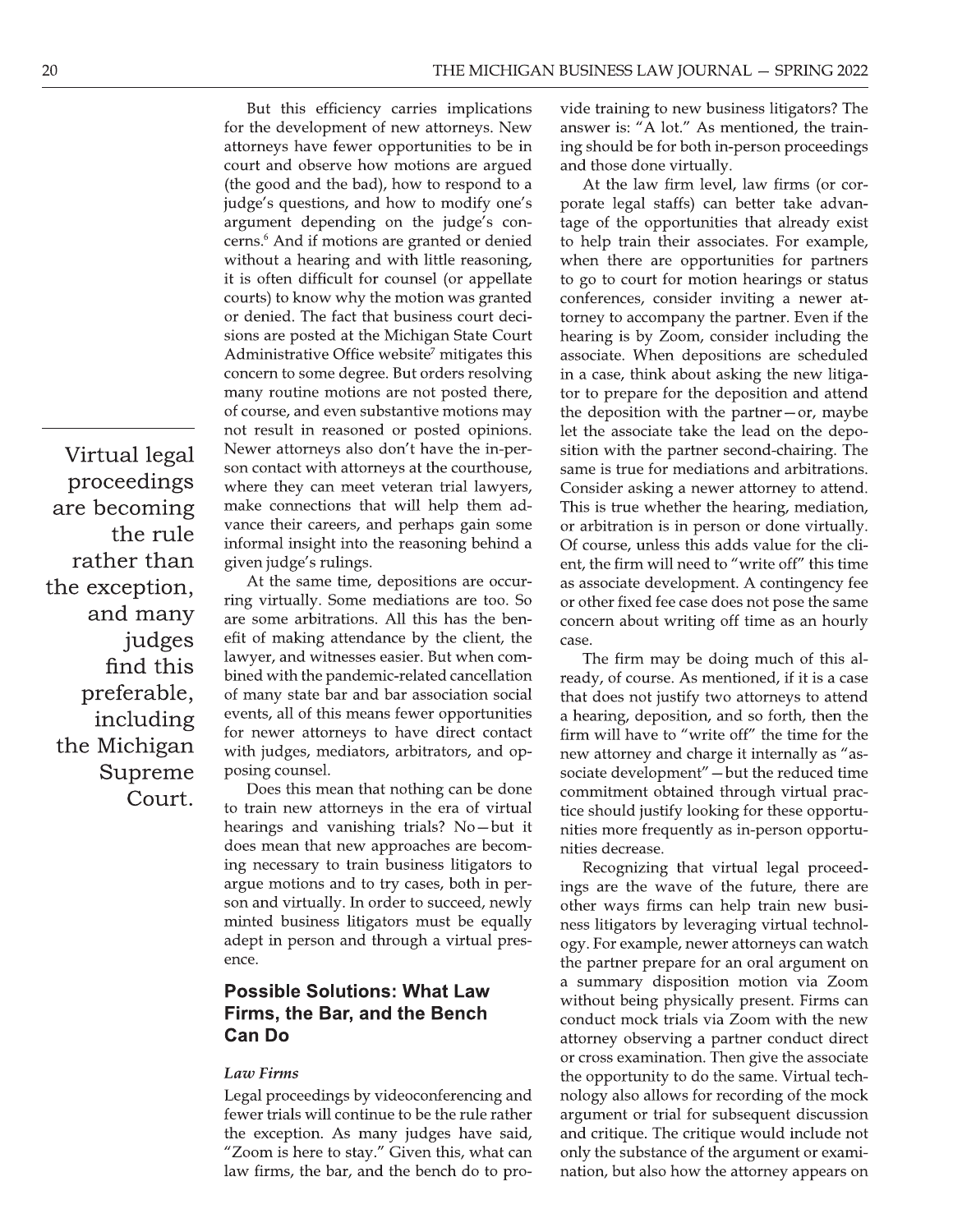alike. Mock trials done virtually also makes finding mock jurors easier.<br>Firms can also consider establishing their

VIRTUAL HEARING AND VANISHING TRIALS<br>
a screen. This will be an advantage to both of time<br>
new attorneys and experienced litigators court t<br>
alike. Mock trials done virtually also makes is incre<br>
finding mock jurors easier VIRTUAL HEARING AND VANISHING TRIALS<br>
a screen. This will be an advantage to both of time, and t<br>
new attorneys and experienced litigators court trial ex<br>
alike. Mock trials done virtually also makes is increasingly<br>
findi VIRTUAL HEARING AND VANISHING TRIALS<br>
a screen. This will be an advantage to both of ti<br>
new attorneys and experienced litigators coul<br>
alike. Mock trials done virtually also makes is in<br>
finding mock jurors easier.<br>
Firms VIRTUAL HEARING AND VANISHING TRIALS<br>
a screen. This will be an advantage to both of time<br>
mew attorneys and experienced litigators court<br>
alike. Mock trials done virtually also makes is increased<br>
finding mock jurors easi THEAKING AND VANDITING INALD<br>
a screen. This will be an advantage to both of time,<br>
new attorneys and experienced litigators court tr<br>
alike. Mock trials done virtually also makes is increa<br>
finding mock jurors easier. Als a screen. This will be an advantage to both of time, an ewait of the screen and experienced litigators court trial alike. Mock trials done virtually also makes is increasifinding mock jurors easier. Also, the move of the l a screen: This win be an advantage to both new attorneys and experienced litigators alike. Mock trials done virtually also makes finding mock jurors easier. Firms can also consider establishing their own in-house "business Hew autoritys and experienced ingators<br>
alike. Mock trais done virtually also makes is increasing<br>
finding mock jurors easier.<br>
Firms can also consider establishing their come from<br>
own in-house "business litigation boot-<br> finding mock jurors easier.<br>
Finns can solve vinding associates in the standary<br>
Finns can also consider establishing their<br>
own in-house "business litigation boot-<br>
the lawyer<br>
camp." Seasoned trial partners can present a for in-house mock trials at their firms. As part of this, they would draft their own open-This can also consider establishing then<br>own in-house "business litigation boot-<br>camp." Seasoned trial partners can present<br>20- or 30-minute segments in regular meet-<br>ings to demonstrate techniques for direct or<br>Cross exam bower in-notase business inigation boot-<br>camp." Seasoned trial partners can present and ha<br>20- or 30-minute segments in regular meet-<br>reason,<br>ings to demonstrate techniques for direct or lawyer<br>cross examination and other 20- or 30-minute signents air present and ias worked<br>20- or 30-minute signents in regular meet-<br>ings to demonstrate techniques for direct or lawyer needs cross examination and other trial practice. Seators make it<br>New atto staff at the firm.

Former New York City Mayor Ed Koch<br>was famous for asking, "How am I doing?" Example and other that practice. Bath New attorneys could be given fact patterns firms for this, they would draft their own open-<br>tuniting, direct or cross examination, and closing busin<br>and then present this to select pa For in-house mock trials at their farms. As cases, whether for in-house mock trials at their firms. As cases, where part of this, they would draft their own open-<br>ing, direct or cross examination, and closing business lit From the Hokk that at their minis. As<br>part of this, they would draft their own open-<br>tunit<br>ing, direct or cross examination, and closing busit<br>and then present this to select partners and case<br>staff at the firm.<br>Former New First of this, they would draft then own open-<br>
ing, direct or cross examination, and closing business<br>
and then present this to select partners and case virt<br>
staff at the firm. Final<br>
Former New York City Mayor Ed Koch y "How do I come across on Zoom?" Manner-<br>isms that may present well in a courtroom and the firm. this to seect partners and case v<br>staff at the firm.<br>Former New York City Mayor Ed Koch yers r<br>was famous for asking, "How am I doing?" examy<br>Anyone who appears in court (or for a de-<br>super<br>position, mediatio Former rew Tork City Mayor Ed Roch<br>was famous for asking, "How am I doing?"<br>Anyone who appears in court (or for a de-<br>position, mediation, or arbitration) should<br>ask colleagues the same. Part of that will be,<br>"How do I com Anyone who appears in court of or a de-<br>Anyone who appears in court (or for a de-<br>position, mediation, or arbitration) should out the word a<br>ask colleagues the same. Part of that will be, he or she is ave<br>"How do I come ac Extra trip alternation, or arbitration) should out ask colleagues the same. Part of that will be, "How do I come across on Zoom?" Manner-<br>
is "How do I come across on Zoom?" Manner-<br>
is that may present well in a courtroo possion, mediation, or anomizon shown of durine weak colleagues the same. Part of that will be, he or she i<br>
"How do I come across on Zoom?" Manner-<br>
is that may present well in a courtroom<br>
might not on a screen. Or said six colleagues the same. I and of that will be "How do I come across on Zoom?" Manner-<br>isms that may present well in a courtroom<br>might not on a screen. Or said differently,<br>just because someone is effective in court<br>doesn' Thow do Teome across of Zoom: Manuer-<br>
intervals that may present well in a courtroom<br>
might not on a screen. Or said differently,<br>
interval because someone is effective in court<br>
doesn't mean that he or she will be equall sins tiat may pesent wen in a courtbooth<br>might not on a screen. Or said differently,<br>its because someone is effective in court<br>doesn't mean that he or she will be equally with the<br>effective by Zoom. Again, this applies to flust hot oir a steeler. The same therefore, the same doesn't mean that he or she will be equally with the various effective by Zoom. Again, this applies to both through various veteran trial lawyers and new litigators. In ast because someone is enective in court. Engators<br>doesn't mean that he or she will be equally with the verteran trial lawyers and new litigators. In<br>veteran trial lawyers and new litigators. In<br>fact, experienced litigator desart mean that he or she will be equally<br>effective by Zoom. Again, this applies to both<br>veteran trial lawyers and new litigators. In<br>fact, experienced litigators should be open to<br>critique by newer lawyers who may be mor

Ective by Zooni. Again, this applies to both and others. The<br>eran trial lawyers and new litigators. In and others. The<br>ique by newer lawyers who may be more *nal* is excellent<br>in this are different and more confortable wit thors have a mock courtroom in the office;<br>they have used this for a bench trial by Zoom Fract, experienced ingators should be open to coolso and articlate by newer lawyers who may be more *nal* is excellent familiar with, and more comfortable with, especially for n virtual connection and presentation after On hearings and arguments on significant motions. They also use this for mock trials and From a product a race time, severally with a Vine StapChat, TikTok and others.<br>
Nichigan's Bus<br>
thors have a mock courtroom in the office; and "Business Be<br>
thors have a mock courtroom in the office; received and they have As is becoming more common, the authors have a mock courtroom in the office;<br>they have used this for a bench trial by Zoom<br>that occurred over various days in Septem-<br>ber and October 2020 and for evidentiary<br>hearings and ar attorneys being in the office full time and virtual proceedings on the rise, firms without significant additional space can consider consolidating a few offices and converting them into a mock courtroom. Even a single spare office can be outfitted with proper lighting<br>and webcams, a podium, reliable Internet, tions. They also use this for flock trans and integral<br>preparation for oral arguments. With fewer<br>attorneys being in the office full time and vir-<br>tual proceedings on the rise, firms without also<br>significant additional spa Preparation for oran arguments. While revival on the strategy in the office full time and virtual proceedings on the rise, firms without also address significant additional space can consider comes significant additional s Attail proceedings on the rise, firms and vin-<br>tual proceedings on the rise, firms without also add<br>significant additional space can consider con-<br>and defe-<br>solidating a few offices and converting them ery motic<br>into a moc tual proceedings of the rise, firms without<br>significant additional space can consider con-<br>solidating a few offices and converting them<br>into a mock courtroom. Even a single spare<br>office can be outfitted with proper lightin solidating a few offices and converting them<br>into a mock courtroom. Even a single spare<br>office can be outfitted with proper lighting<br>and webcams, a podium, reliable Internet,<br>and a large-screen TV to help approximate<br>a cou mo a mock courtioon. Even a single spare<br>office can be outfitted with proper lighting<br>hearings;<br>and webcams, a podium, reliable Internet, practice—<br>and a large-screen TV to help approximate encing. In<br>a courtroom "feel" so once can be outfited with proper fighting<br>and webcams, a podium, reliable Internet, practice—b<br>and a large-screen TV to help approximate encing. Inde<br>a courtroom "feel" so that newer attorneys bootcamp it<br>aren't consistent and webcants, a podium, renable internet, practice = both in<br>and a large-screen TV to help approximate encing. Indeed, p<br>a courtroom "feel" so that newer attorneys bootcamp itself c<br>aren't consistently arguing motions from

is increasingly difficult to obtain otherwise.<br>Also, trial experience need not always

SHING TRIALS<br>
ge to both of time, and they may provide hands-on, in-<br>
litigators court trial experience to new attorneys that<br>
lso makes is increasingly difficult to obtain otherwise.<br>
Also, trial experience need not alway SHING TRIALS<br>
ge to both of time, and they may provide hands-on, in-<br>
litigators court trial experience to new attorneys that<br>
lso makes is increasingly difficult to obtain otherwise.<br>
Also, trial experience need not alway NG TRIALS<br>
o both of time, and they may provide hands-on, in-<br>
court trial experience to new attorneys that<br>
makes is increasingly difficult to obtain otherwise.<br>
Also, trial experience need not always<br>
g their come from w come from within the firm. Occasionally, the lawyer who has the client relationship MISHING TRIALS<br>
Intage to both of time, and they may provide hands-on, in-<br>
red litigators court trial experience to new attorneys that<br>
ly also makes is increasingly difficult to obtain otherwise.<br>
Also, trial experience Example 1 Al-ALS<br>
advantage to both of time, and they may provide hands-on, in-<br>
reinced litigators court trial experience to new attorneys that<br>
rtually also makes is increasingly difficult to obtain otherwise.<br>
Also, tri Ivantage to both of time, and they may provide hands-on, in-<br>enced litigators court trial experience to new attorneys that<br>ally also makes is increasingly difficult to obtain otherwise.<br>Also, trial experience need not alwa Example to bound from the and any interpret bound trianged litigators<br>
increasingly difficult to obtain otherwise.<br>
Also, trial experience to new attorneys that<br>
trailly also makes<br>
is increasingly difficult to obtain othe Find and a sign section and experience to the analy also makes<br>
is increasingly difficult to obtain otherwise.<br>
Also, trial experience need not always<br>
establishing their<br>
come from within the firm. Occasionally,<br>
litigati firms that their firm is available to help try cases, whether in person or virtually, opporestablishing their<br>
come from within the firm. Occasionally,<br>
litigation boot-<br>
the lawyer who has the client relationship<br>
thers can present<br>
and has worked up the case is, for whatever<br>
in regular meet-<br>
reason, unable t m boot<br>present and has worked up the case is, for whatever<br>are meet-<br>and has worked up the case is, for whatever<br>are meet-<br>reason, unable to try the case is, for whatever<br>are meet-<br>reason, unable to try the case. Or maybe besome and has worked up the case is, for whatever<br>meet-<br>reason, unable to try the case is, for whatever<br>meet-<br>reason, unable to try the case. Or maybe that<br>ect or<br>lawyer needs additional trial counsel. If liti-<br>citice.<br>ga The star present and has worked up the case is, it in regular meet-<br>
in regular meet-<br>
reason, unable to try the case. O.<br>
ques for direct or lawyer needs additional trial co<br>
ner trial practice. Gators make it known to la Expandence transon, unable to divide and control and practice of the lawyer needs additional trial counsel. If liti-<br>ial practice gators make it known to lawyers from other<br>fact patterns firms that their firm is available

From Practice.<br>
The predictions have a react state with the dater firm is available to help try<br>
their firms. As cases, whether in person or virtually, oppor-<br>
their firms. As cases, whether in person or virtually, oppor-(The Samuel Comparison in the statement in the strategies in the cases, whether in person or virtually, oppor-<br>pen-<br>tunities may arise for a partner and a newer<br>business litigator to get into court or to try a<br>and<br>case vir out the word at the firm and elsewhere that<br>he or she is available to try cases and looking repertivally<br>
closing business litigator to get into court or to try a<br>
res and case virtually.<br>
Finally, the new business litigation law-<br>
1 Koch yers need to be involved in all of this. For<br>
loing?" example, a new attorn for opportunities to do so.

#### The Bar

Where the to be thrower in an interior of the amel doing?" example, a new attorney (with consent of the amel control of the sample, and the word at the firm and elsewhere that  $f$  f that will be, he or she is available to From a de-<br>
or a de-<br>
or should out the word at the firm and elsewhere that<br>
or should out the word at the firm and elsewhere that<br>
twill be, he or she is available to try cases and looking<br>
firm and the ward at the firm o or a de-<br>supervising partier) could be the one to get<br>should out the word at the firm and elsewhere that<br>will be, he or she is available to try cases and looking<br>farmer-<br>for opportunities to do so. I<br>a farmer-<br>farmery, The Furnation should be out the word at the firm and essewhere that<br>
Part of that will be, he or she is available to try cases and looking<br>
Part of that will be or she is available to try cases and looking<br>
Part of this appli The of site is available to try cases and looking<br>
1.<sup>27</sup> Manner-<br>
1.28 in courtroom<br>
1.28 in court Litigators are, of course, generally familiar<br>
1.1 be equally with the various trial training seminars done<br>
plies to both The Bar<br>
Litigators are, of course, generally familiar<br>
with the various trial training seminars done<br>
through various bar associations,<sup>9</sup> NITA,<sup>10</sup><br>
and others. These have their place. So do<br>
books and articles (the ABA' correased a countroom<br>
if differently, the Bar<br>
ive in court<br>
Il be equally with the various trial training seminars done<br>
plies to both through various bar associations,<sup>9</sup> NITA,<sup>10</sup><br>
iftigators. In and others. These have Litigators are, of course, generally familiar legal<br>with the various trial training seminars done<br>through various bar associations,<sup>9</sup> NITA,<sup>10</sup><br>and others. These have their place. So do **better ta**<br>books and articles (the We in Court Engaggious are, or course, generally and the various trail training seminars done staffs) can be equally with the various trial training seminars done staffs) can be litigators. In and others. These have their

Michigan's Business Law Section has offered<br>a "Business Bootcamp." This has been well

In a signing to book the didigators. These have their place. So do<br>
new litigators. In and others. These have their place. So do<br>
bett<br>
should be open to books and articles (the ABA's Litigation Jour-<br>
who may be more *nal* From the distribution of the team of the poen to books and articles (the ABA's Litigation Jour-<br> *r* be more *nal* is excellent.) Can more be done? Yes,<br>
ble with, especially for newer business litigation **opport**<br>
iaceTim In the Business litigators. The interest contained with the specially for newer business litigators. The specially for newer business litigation **opport** that all the specially for newer business litigation **opport** the Fa For write with the controllation of the controllation of that alread<br>
non after One possibility is a "business litigation **opportunit**<br>
aceTime, bootcamp." For many years, the State Bar of **that alread**<br>
Michigan's Busines tion Section and ICLE) could offer a business<br>litigation bootcamp. This would, of course, The FaceTime, Bootcamp. For many years, the state Bar of<br>thers. Michigan's Business Law Section has offered<br>a "Business Bootcamp." This has been well<br>to trial to the office; received and has helped to train many new<br>turn i Fincingari's business Law bection has oneed<br>au-<br>au-<br>a "Business Bootcamp." This has been well<br>received and has helped to train many new<br>train t<br>business lawyers.<br>The a similar vein, the Business Law Sec-<br>any<br>tion (perhaps a business bootcamp. This has been wen<br>received and has helped to train many new<br>business lawyers.<br>In a similar vein, the Business Law Sec-<br>tion (perhaps in conjunction with the Litiga-<br>tion Section and ICLE) could offer a also address specific skills, such as taking<br>and defending depositions; arguing discovas a and Secure of the Business Law Sec-<br>
stays in Septem-<br>
in a similar vein, the Business Law Sec-<br>
d for evidentiary<br>
in (perhaps in conjunction with the Litiga-<br>
on significant mo-<br>
tion Section and ICLE) could offer a transmitrion (perhaps in conjunction with the Litja-<br>tion (perhaps in conjunction with the Litja-<br>mo-<br>tion Section and ICLE) could offer a business<br>and litigation bootcamp. This would, of course,<br>ewer<br>focus on substantive evidentially<br>
entially unif (principlicant mo-<br>
tion Section and ICLE) could offer a business<br>
ck trials and<br>
Itigation bootcamp. This would, of course,<br>
With fewer<br>
focus on substantive and procedural issues<br>
time and vir signment ino<br>
mock trials and litigation bootcamp. This would, of course,<br>
mock trials and litigation bootcamp. This would, of course,<br>
cull time and vir-<br>
involving business litigation. But it would<br>
e, firms without also mock thas and magador bootcamp. The would, the meants. With fewer focus on substantive and procedural issues<br>inll time and vir-<br>involving business litigation. But it would<br>e, firms without also address specific skills, suc Frequency and positive and potecular ansets on substantive and defending business litigation. But it would also address specific skills, such as taking and defending depositions; arguing discovery motions; handling more co The and vil-<br>
irms without also address specific skills, such as taking<br>
consider con-<br>
and defending depositions; arguing discov-<br>
verting them ery motions; handling more complex matters<br>
single spare such as evidentiary Exam consider con-<br>
and defending depositions;<br>
converting them<br>
and defending depositions;<br>
en a single spare<br>
up approximate<br>
reliable Internet,<br>
practice—both in person and<br>
enever attorneys<br>
bootcamp itself could be do near constraint defining meropositions; handling more complex matters ing the erase such as evidentiary hearings and Daubert lighting hearings; mediation; arbitration; and trial Internet, practice — both in person and by v Verting them the explored is a sevidentiary hearings and Daubert<br>
single spare such as evidentiary hearings and Daubert<br>
hearings; mediation; arbitration; and trial<br>
practice—both in person and by videoconfer-<br>
approximate spare<br>
such as evidentialy hearings and Daduert<br>
hting<br>
hearings; mediation; arbitration; and trial<br>
practice—both in person and by videoconfer-<br>
encing. Indeed, part of the business litigation<br>
from<br>
part by videoconferen

Fractice – both in person and by videocontri-<br>
anate encing. Indeed, part of the business litigation<br>
rom part by videoconferencing.<br>
Also, as part of the business litigation<br>
rms bootcamp, perhaps one or more of the busi-

At the law firm level, law firms (or in.<br>Si corporate legal staiis) can better take advantage of the opportunities that already exist to help train their associates.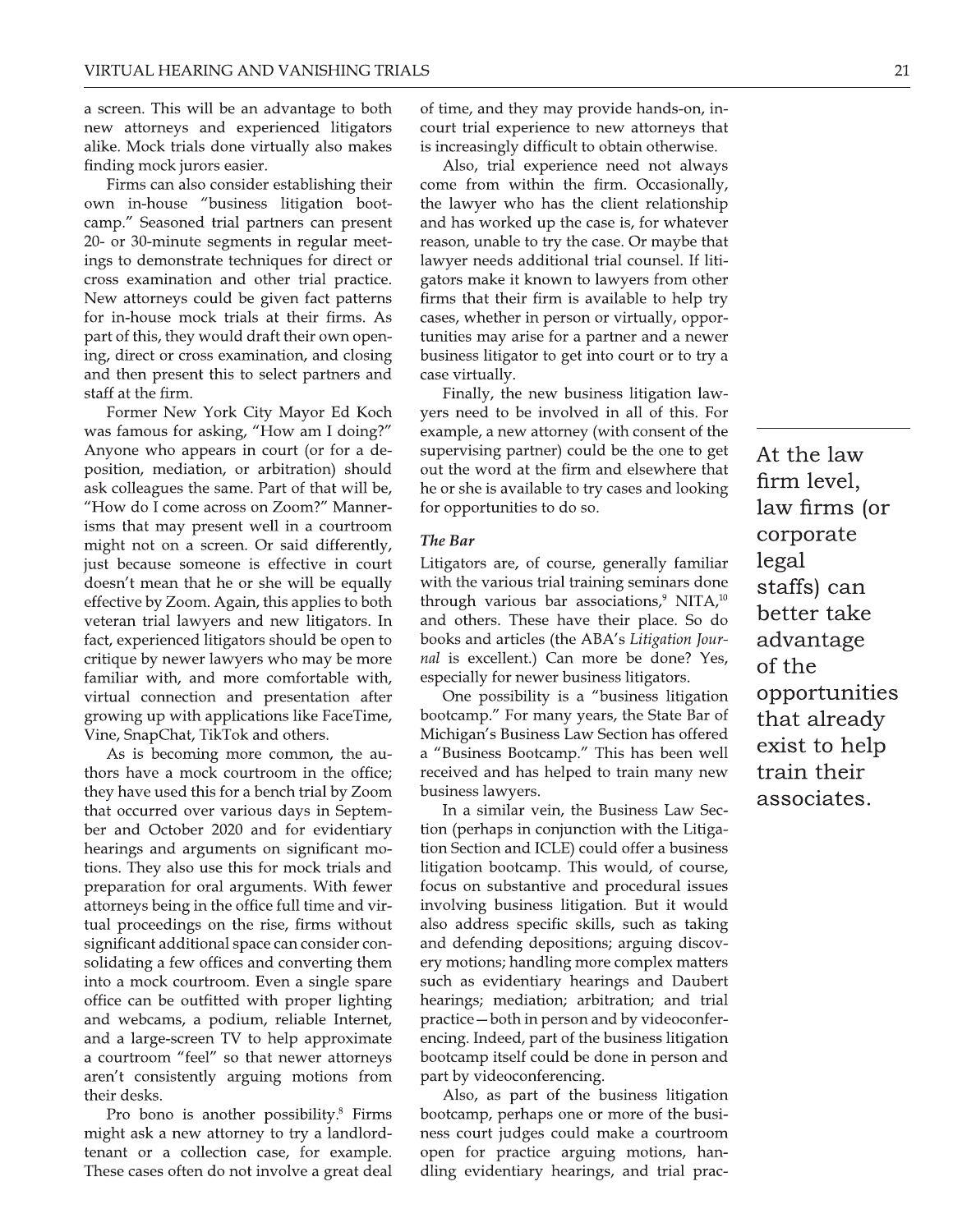tice (openings, direct examinations, cross examinations, motions for directed verdict or involuntary dismissal, closings, etc.) If the business court judge presided over this, it would be even more realistic. If not, a retired judge or an experienced trial lawyer could sit as the mock business court judge. If this can't be done in person, then perhaps it could be done virtually. The Programs Committee of the Business Law Section could work with the section's Business Courts Committee and Commercial Litigation Committee in establishing this "business litigation bootcamp." Local bar associations may be able to help. Law firms could support these programs either by sponsoring the program or paying for their attorneys to attend.

Another possibility is mentoring.<sup>11</sup> Senior trial lawyers who are semi-retired, recently retired, or who otherwise have extra time could mentor newer attorneys. This may consist of critiquing an oral argument or a mock direct examination. It would be best if this were done in person, but if that can't be arranged, then do it virtually - this allows the mentor to critique what the new attorney has done at a time convenient to the mentor.

And with so much litigation being conducted by videoconferencing, bar functions should seriously consider resuming in-person social events during periods when Covid infection rates wane. Many educational events will continue to be done by videoconferencing. That's generally good-it saves travel time and is more convenient, which probably leads to better attendance. But some events should still occur in person. Rubbing shoulders with other counsel, judges, arbitrators, mediators, and so forth is helpful to the professional development of business litigators.

## **The Bench**

Here, we mean primarily trial court judges. As mentioned, trial judges could open their courtrooms for mock hearings or mock trials, either with a trial court judge (a business court judge or another circuit judge) presiding, or with a retired judge or a senior trial lawyer presiding. It would be preferable to do this in person. But if that can't occur, then it could be done by Zoom. Again, judges are very busy and have limited staff, so any such activity would need to recognize these limitations.

As to an appeal, perhaps a courtroom of the Michigan Court of Appeals could be

made available for a mock oral argument in a business case. Either a sitting court of appeals judge or an experienced business appellate lawyer could preside.

### Other

Don't forget summary jury trials if the case is in the Macomb County Circuit Court (including the Macomb County Business Court.<sup>12</sup>) Again, the decision whether to try or settle is the client's, of course, but a summary jury trial might appeal to certain clients in certain situations.

In another situation, if the parties are unable to resolve a case through mediation but have succeeded in setting outside parameters, the parties might be interested in taking a case to trial subject to an advance "low/ high" agreement. Here, the parties agree that no matter what the judge or jury decides, the plaintiff would receive no lower than X and the defendant would pay no more than Y. Assume the low/high is \$300,000/\$700,000. If the verdict is \$200,000, plaintiff gets \$300,000. If the verdict is \$500,000, plaintiff gets \$500,000. If the verdict is \$900,000, plaintiff gets \$700,000. Knowing that the risk is reduced, both parties may prefer to try the case, thereby creating an opportunity for newer business litigation attorneys to gain key experience while also appropriately advancing the client's goals.

This is not an attempt to create more work for judges and their staff. Rather, it is a reminder that other options may be available for clients who really do want a trial, whether that is in the courtroom or done virtually.

Of course, a trial in the business court is not the only option for a client who does want some kind of a trial. Arbitration may be a possibility. Another example is mediation followed by arbitration. For comprehensive information on a variety of alternative dispute resolution approaches, see Michigan Judges Guide to ADR (2015).<sup>13</sup>

#### **Conclusion**

This article is far from an exhaustive treatment of this subject, and it is not intended as such. Rather, the authors wish to spark more widespread discussion of the problem-how to train new business litigators in an era of vanishing trials and virtual (or no) hearings or other court appearances - and posit possible solutions. The readers may be able to identify more ways to train new business litigators. We welcome this. Virtual practice is the new reality, and there will not be a full

Recognizing that virtual legal proceedings are the wave of the future, there are other ways firms can help train new business litigators by leveraging virtual technology.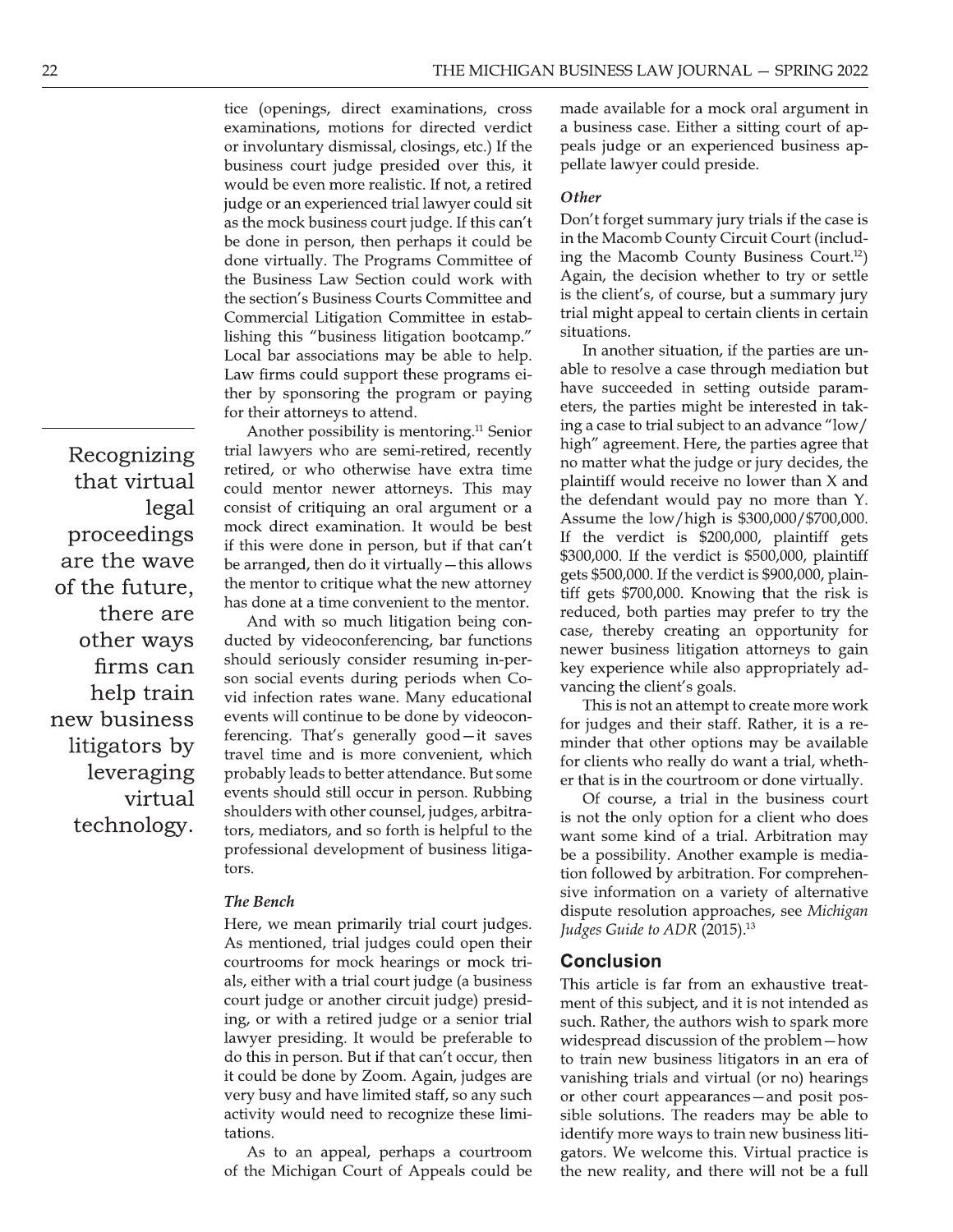return to pre-pandemic operating procedures even in a post-pandemic world.

With coordinated efforts by law firms (and corporate legal staffs), the bar, and the bench, we can and should work to assure that newer business lawyers are properly trained in pre-trial proceedings and trials themselves-both in person and virtually-even without access to the routine of in-person motion calls, hearings, and trials that contributed to many of our own development as business litigation attorneys. Where possible, the newer generation of commercial litigation attorneys should help drive this process. They are the ones who stand to benefit the most, as the reality of their experience as litigators will be an increasingly virtual landscape. The bottom line is that law firms and corporate legal staffs, the bar, the bench, and particularly newer attorneys should be creative in looking for ways to give courtroom experience to newer lawyers, both in person and virtually.

#### **NOTES**

1. Judges in Michigan state courts use Zoom, so the article will discuss Zoom in that context. This is not a critique of, or a commentary on, any particular videoconferencing platform.

2. The most recent data from SCAO are that under 1 percent of civil cases filed in Michigan circuit courts go to verdict. Recent statistics may be found at: https:// www.courts.michigan.gov/4a5431/siteassets/reports/ statistics/caseload/2020/statewide.pdf. Trials are becoming "alternate dispute resolution" proceedings. In fact, the American Bar Association's relevant section is its Section of Dispute Resolution.

3. Judges have the right to decide motions without a hearing. MCR  $2.119(E)(3)$ .

4.See, e.g., Richard L. Hurford, What's a Business Litigator to Do-The Vanishing Jury Trial and the Litigotiation Option, 39 MI Bus LJ 31 (Spring 2019); Douglas L. Toering and Ian M. Williamson, Business Courts in Michigan: Seven Years and Counting, 99 Mich BJ 20 (Jan 2020); and Jeffrey Q. Smith and Grant R. MacQueen, Going, Going, But Not Quite Gone: Trials Continue to Decline in Federal and State Courts. Does It Matter? 101 Judicature 26 (Winter  $2017$ ).

5. For more on this issue generally, see Michigan State Court Administrative Office, Lessons Learned Committee, Michigan Trial Courts: Lessons from the Pandemic of 2020-2021: Findings, Best Practices, and Recommendations (June 29, 2021) (https://www.courts.michigan. gov/4afc1e/siteassets/covid/lessons-learned/finaleport-lessons-learned-findings-best-practices-and-rec-<br>ommendations-111921.pdf); Joseph K. Grekin and Brandi M. Dobbs, Zooming into the Future, 42 MI Bus LJ 38 (Spring 2022); see Douglas L. Toering and Fatima M. Bolyea, Touring the Business Courts: An Insight at the State Level, 41 MI Bus LJ 11 (Fall 2021).

6. While many courts do broadcast proceedings publicly via YouTube or other means, associates at the office or working in home offices are not likely to spend time simply observing arguments in other cases rather than actively working on their own cases and assignments

7. https://www.courts.michigan.gov/businesscourt-search/.

8. The State Bar of Michigan recommends the following for pro bono service:

All active members of the State Bar of Michigan should participate in the direct delivery of pro bono legal services to the poor by annually:

- Providing representation without charge to a minimum of three low income individuals; or
- Providing a minimum of thirty hours of rep-2. resentation or services, without charge, to low income individuals or organizations; or
- Providing a minimum of thirty hours of pro- $3<sub>1</sub>$ fessional services at no fee or at a reduced fee to persons of limited means or to public service or charitable groups or organizations; or
- Contributing a minimum of \$300 to not-forprofit programs organized for the purpose of delivering civil legal services to low income individuals or organizations. The minimum recommended contribution level is \$500 per year for those lawyers whose income allows a higher contribution.

https://www.michbar.org/programs/atj/voluntarystds. See also Gerard V. Mantese, "I don't have time for pro bono," Michigan Lawyers Weekly (July 20, 2020), https:// manteselaw.com/wp-content/uploads/2021/05/Mantese-Commentary-Gerard-Mantese-Michigan-Lawyers-Weekly.pdf. If the firm does not support pro bono efforts, then the attorney should consider doing this on his or her own time, with consent of the supervising partner.

9. The State Bar of Michigan's Negligence Law Section presents training seminars on a fairly frequent basis.

10. See also Robert L. Haig, Business and Commercial Litigation in Federal Courts, (5th ed); Federick L. McKnight and Michael H. Ginsberg, Teaching Litigation Skills, vol 7, ch 83.

11. The Oakland County Bar Association has a mentoring program and a pro bono mentor match program. https://www.ocba.org/?pg=resources-for-newlawyers.

12. See Administrative Order 2015-1. See also https://www.courts.michigan.gov/administration/ court-programs/jury-management/summary-jury-trial/.

13. https://www.northernmediation.org/wp-content/uploads/2017/09/MI-Judges-Guide-to-ADR-Practice-Procedure.pdf.